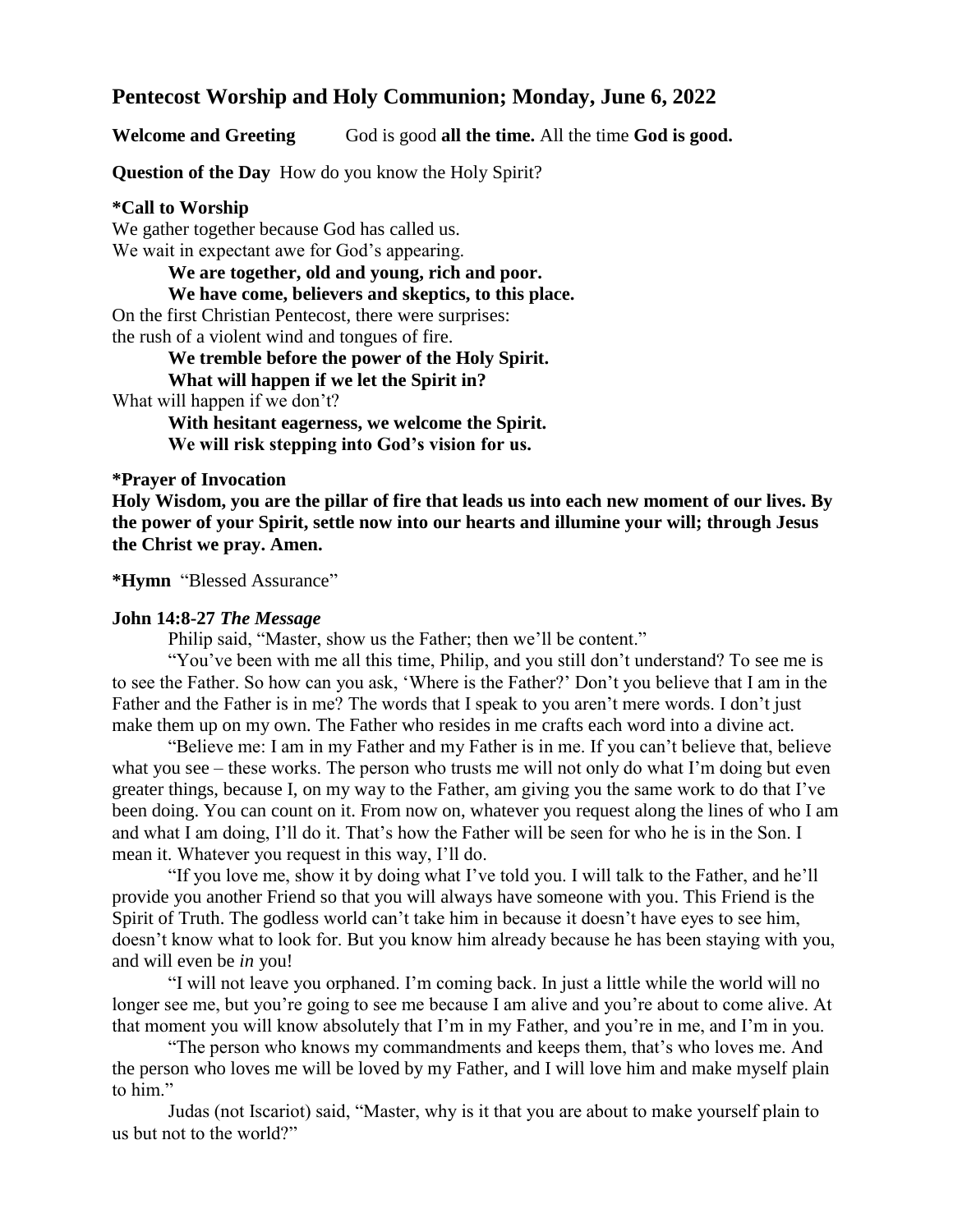"Because a loveless world," said Jesus, "is a sightless world. If anyone loves me, he will carefully keep my word and my Father will love him – we'll move right into the neighborhood! Not loving me means not keeping my words. The message you are hearing isn't mine. It's the message of the Father who sent me.

"I'm telling you these things while I'm still living with you. The Friend, the Holy Spirit whom the Father will send at my request, will make everything plain to you. He will remind you of all the things I have told you. I'm leaving you well and whole. That's my parting gift to you. Peace. I don't leave you the way you're used to being left – feeling abandoned, bereft. So don't be upset. Don't be distraught."

#### **Acts 2:1-21** *The Message*

When the Feast of Pentecost came, they were all together in one place. Without warning there was a sound like a strong wind, gale force – no one could tell where it came from. It filled the whole building. Then, like a wildfire, the Holy Spirit spread through their ranks, and they started speaking in a number of different languages as the Spirit prompted them.

There were many Jews staying in Jerusalem just then, devout pilgrims from all over the world. When they heard the sound, they came on the run. Then when they heard, one after another, their own mother tongues being spoken, they were thunderstruck. They couldn't for the life of them figure out what was going on, and kept saying, "Aren't these all Galileans? How come we're hearing them talk in our various mother tongues? Parthians, Medes, and Elamites; visitors from Mesopotamia, Judea, and Cappadocia, Pontus and Asia, Phrygia and Pamphylia, Egypt and the parts of Libya belonging to Cyrene; immigrants from Rome, both Jews and proselytes; even Cretans and Arabs! They're speaking our languages, describing God's mighty works!" Their heads were spinning; they couldn't make head or tail of any of it. They talked back and forth, confused: "What's going on here?"

Others joked, "They're drunk on cheap wine."

That's when Peter stood up and, backed by the other eleven, spoke out with bold urgency: "Fellow Jews, all of you who are visiting Jerusalem, listen carefully and get this story straight. These people aren't drunk as some of you suspect. They haven't had time to get drunk – it's only nine o'clock in the morning. This is what the prophet Joel announced would happen:

*"In the Last Days," God says, "I will pour out my Spirit on every kind of people: Your sons will prophesy, also your daughters; your young men will see visions, your old men dream dreams. When the time comes, I'll pour out my Spirit on those who serve me, men and women both, and they'll prophesy. I'll set wonders in the sky above and signs on the earth below, blood and fire and billowing smoke, the sun turning black and the moon blood-red, before the Day of the Lord arrives, the Day tremendous and marvelous; and whoever calls out for help to me, God, will be saved."*

#### **Romans 8:14-17** *New Revised Standard Version*

For all who are led by the Spirit of God are children of God. For you did not receive a spirit of slavery to fall back into fear, but you have received a spirit of adoption. When we cry, "Abba! Father!" it is that very Spirit bearing witness with our spirit that we are children of God, and if children, then heirs, heirs of God and joint heirs with Christ – if in fact, we suffer with him so that we may also be glorified with him.

### **Response:** *The Word of God, for the people of God! Thanks be to God!*

**Hymn** "Spirit of the Living God"

**Time of Prayer How Is It With Your Soul?**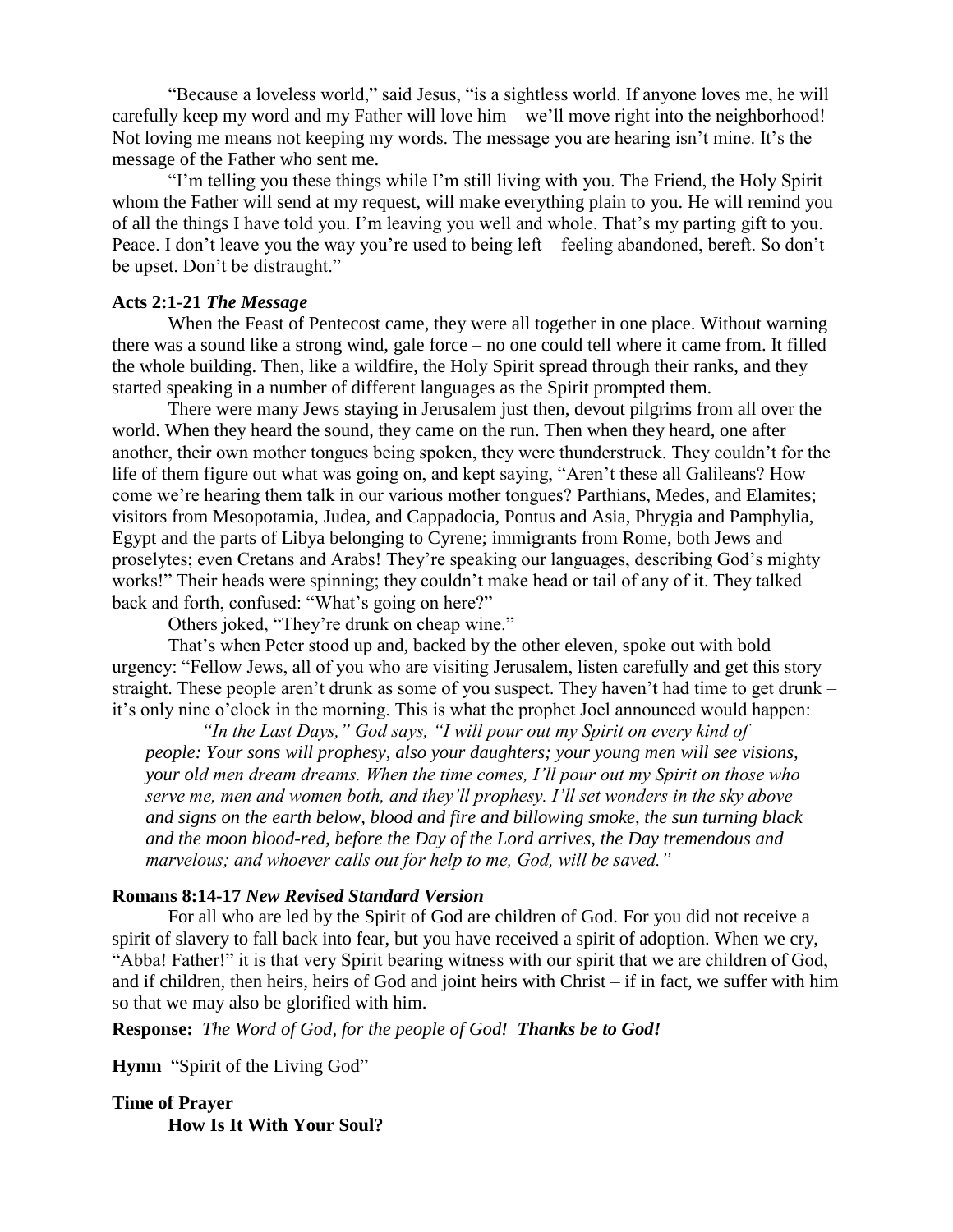### **Call to Confession**

We come before God to confess our sins.

**Unison Prayer**

**Without your power, O God, we are lost. We have done the things we would avoid, and what you desire, we have not done. By your purifying fire transform our lives; guide us into honesty and compassion so that filled with your peace our dreams and visions may be one with yours; through Jesus Christ, our Savior and Lord.** *Time of Silent Prayer*

#### **Assurance**

Everyone who calls on the name of the Lord shall be saved. By the power in whom we live and move and have our being, we are forgiven. **Thanks be to God! Amen.**

**Answer to the Question of the Day** How do you know the Holy Spirit?

**Time of Offering** *Thank you to everyone for your faithful generosity.* **Offering Prayer**

**Make us thankful every day, O God, for the gifts that alight upon us from your bounty. Guide our offerings to your glory and for the health of all in your creation. Amen. Song of Offering** "Surely the Presence"

**Message** "Putting on Heirs" Rev. Joyce Rich

# **Holy Communion** *Have your cup and bread ready.*

**Prayer of Great Thanksgiving** 

The Lord be with you. **And also with you.**

Lift up your hearts. **We lift them up to the Lord.**

Let us give thanks to the Lord our God. **It is right to give our thanks and praise.**

It is right, and a good and joyful thing,  $\dots$ 

And so, with your people on earth, and all the company of heaven,

we praise your name and join their unending hymn:

**Holy, holy, holy Lord, God of power and might,**

**Heaven and earth are full of your glory. Hosanna in the highest.**

**Blessed is he who comes in the name of the Lord. Hosanna in the highest.**

Holy are you, . . . as we proclaim the mystery of faith.

**Christ has died; Christ is risen; Christ will come again.**

Pour out your Holy Spirit on us, ...

all honor and glory are yours, almighty God, now and forever. **Amen.**

And now, with the confidence of children of God, let us pray together:

### **The Lord's Prayer**

**Our Father, who art in heaven, hallowed be thy name. Thy kingdom come, thy will be done on earth as it is in heaven. Give us this day our daily bread. And forgive us our trespasses, as we forgive those who trespass against us. And lead us not into temptation, but deliver us from evil. For thine is the kingdom, and the power, and the glory, forever. Amen.**

### **Sharing of the Elements**

The bread which we break is a sharing in the body of Christ.

The cup over which we give thanks is a sharing in the blood of Christ.

### **Prayer After Receiving**

**Eternal God, we give you thanks for this holy mystery in which you have given yourself to us. Grant that we may go into the world in the strength of your Spirit, to give ourselves for others, in the name of Jesus Christ our Lord. Amen.**